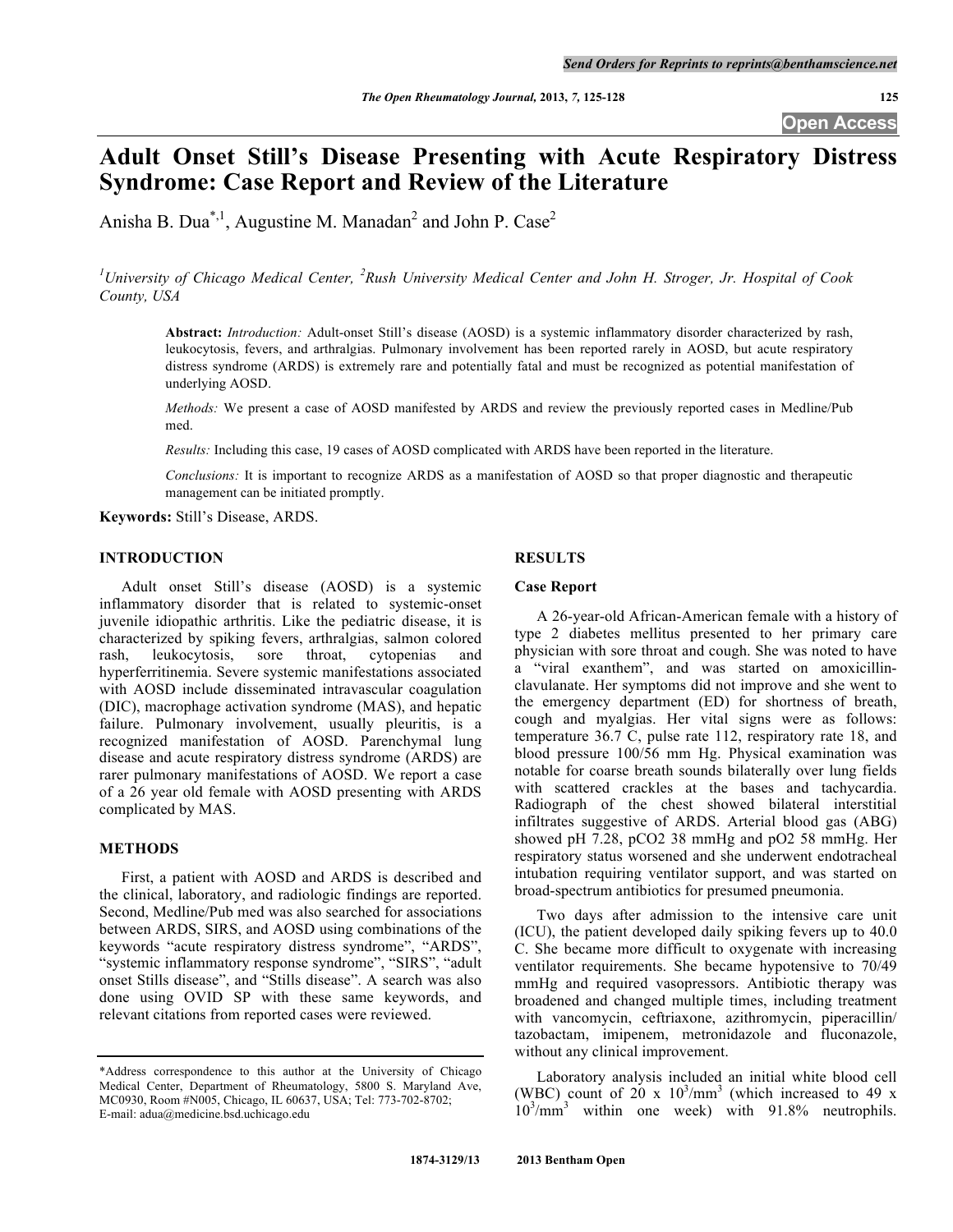Hemoglobin (Hb) was initially 10 g/dL (and dropped to 8.3 g/dL within one week), and platelet count 407,000/mL. Aspartate aminotransferase (AST) was 88 IU/L, alanine aminotransferase (ALT) 44 IU/L, and lactate dehydrogenase (LDH) 530 units/L. Autoimmune panel was negative for anti-nuclear antibodies (ANA) and rheumatoid factor (RF). C-reactive protein (CRP) was elevated at 7.19 nmol/L and erythrocyte sedimentation rate (ESR) was 39 mm/h. The ferritin level was 4,022 ng/mL.

The patient underwent further extensive evaluation during the first ten days of her admission. All cultures during fever spikes were negative, including seven sets of blood cultures. Computerized axial tomography (CT) scans of her neck and sinus were unremarkable. CT of the chest revealed bilateral pleural effusions and diffuse, patchy airspace opacities and interstitial infiltrates. She underwent bronchoscopy which was negative for bacterial, viral (including cytomegalovirus) or fungal infection. Hepatitis panel, urine legionella, serum histoplasma antigen, cryptococcal antigen, Clostridium dificile toxin, and acid fast bacilli were all negative. Transthoracic echocardiogram was normal with an ejection fraction of 55-65%. Bone marrow biopsy and flow cytometry were normal.

She was diagnosed with AOSD based on fulfillment of the Yamaguchi criteria with major criteria of fevers lasting greater than one week, leukocytosis with neutrophilia, and minor criteria of abnormal liver enzymes, sore throat, and negative RF and ANA [1]. In addition, she had hyperferritinemia and no evidence of infection or malignancy after extensive investigation. She was started on methylprednisolone 60 mg intravenously (IV) every 6 hours on day 13 of her hospital admission, and the next day, her maximum temperature improved to 38.2 C, down from 39.4 C. On day 16 she was given pulse methylprednisolone 1000mg daily for 3 days, followed by prednisone 60mg daily. She remained afebrile until her discharge on hospital day 19. She was weaned off vasopressors, antibiotics were discontinued, mental status was at baseline, and WBC count improved prior to discharge. She had developed an ICU polyneuropathy during her hospital course and required tracheostomy and transfer to a ventilator facility for weaning from ventilator support. At the ventilator facility she was continued on prednisone 60 mg daily except for one missed dose of prednisone the week prior to re-admission.

Two weeks after her discharge, she was re-admitted to the ICU with spiking fevers to 39.4 C, and again, broadspectrum antibiotic therapy with vancomycin, tobramycin, and metronidazole was initiated. Two days after admission, she had a seizure followed by hypotension to 87/43 mmHg and required vasopressor support. Seizures were treated with lorazepam and phenytoin. Imipenem, metoclopramide, and metronizadole were discontinued, and meropenem and oral vancomycin were initiated. Laboratory testing revealed a WBC count of 15.1 x  $10^3/\text{mm}^3$ , Hb 6.9 g/dL, platelets 61,000/mL, AST 627 IU/L, ALT 507 IU/L, LDH 2,080 units/L, ferritin 110,065 ng/mL, fibrinogen 170 g/L, normal coagulation studies and ESR 16 mm/h.

She continued to have seizure activity, electromyogram showed moderate to severe axonal sensorimotor polyneuropathy, and electroencephalogram revealed epileptiform activity over the right parietal region and prominent sharp waves over bilateral temporal regions. Magnetic resonance imaging of the brain revealed multifocal stenosis of bilateral posterior cerebral arteries and a segment of the left anterior cerebral arteries. CT chest showed bilateral large pleural effusions with consolidation and airspace opacities consistent with ARDS. The patient was started on methylprednisolone 1000 mg IV daily for three days followed by prednisone 60 mg daily and cyclosporine 3mg/kg/day for presumed macrophage activation syndrome (MAS). Because of her continued deteriorating course, a repeat bone marrow biopsy was done over two weeks after cyclosporine therapy was begun and showed positive staining for cytomegalovirius (CMV) without evidence for hemophagocytosis. CD 163 staining to look for activated histiocytes was not performed. In addition, the cerebrospinal fluid (CSF) was positive for CMV by PCR and the patient was started on gancyclovir. The patient's presentation was felt to meet criteria for CMV infection and secondary hemophagocytic syndrome despite bone marrow absence of true hemophagocytosis. The patient died despite treatment and supportive care measures six weeks after her initial presentation with ARDS and AOSD.

## **LITERATURE REVIEW**

A Medline search yielded a total of 12 previously reported cases of ARDS associated with AOSD. Two of these case reports were in Japanese and French, and abstracts were unavailable. Of the other 10, references led to three more articles, one with three reported cases of AOSD with ARDS, one with two reported cases, and the other, a single case report, for a total of 18 reported cases. By description, all 16 accessible cases reviewed met the Yamaguchi criteria for AOSD. The patients ranged from 17-71 years of age. Fever and leukocytosis was present in all cases. Reported ferritin values ranged from 103-42,600 ng/mL. All patients were treated with corticosteroids and a few had additional treatments with methotrexate, azathioprine, cyclosporine, cyclophosphamide, and intravenous immunoglobulin (Table **1**).

### **DISCUSSION**

AOSD is characterized by high spiking fevers, rash, sore throat, and hyperferritinemia. Multiple sets of diagnostic criteria for AOSD have been proposed, but the Yamaguchi criteria have the highest sensitivity of 93.5% [1]. Our patient fulfilled the Yamaguchi criteria with spiking fevers, leukocytosis with neutrophila, sore throat, lymphadenopathy, abnormal liver enzymes, and negative infectious, rheumatic, and malignancy evaluations.

After her admission, she rapidly developed ARDS. Viral cultures of bronchoscopic alveolar lavage fluid, tested during her first admission were negative for CMV. This culture has a reported sensitivity of 100% and specificity of 70% [2]. Her initial presentation with ARDS is thus unlikely to be attributable to CMV pneumonia, and all other infectious workup was negative. However, on her second admission, after treatment with high dose corticosteroids for 3 weeks, she was found to have positive CMV staining on bone marrow biopsy and in the CSF by PCR. We concluded that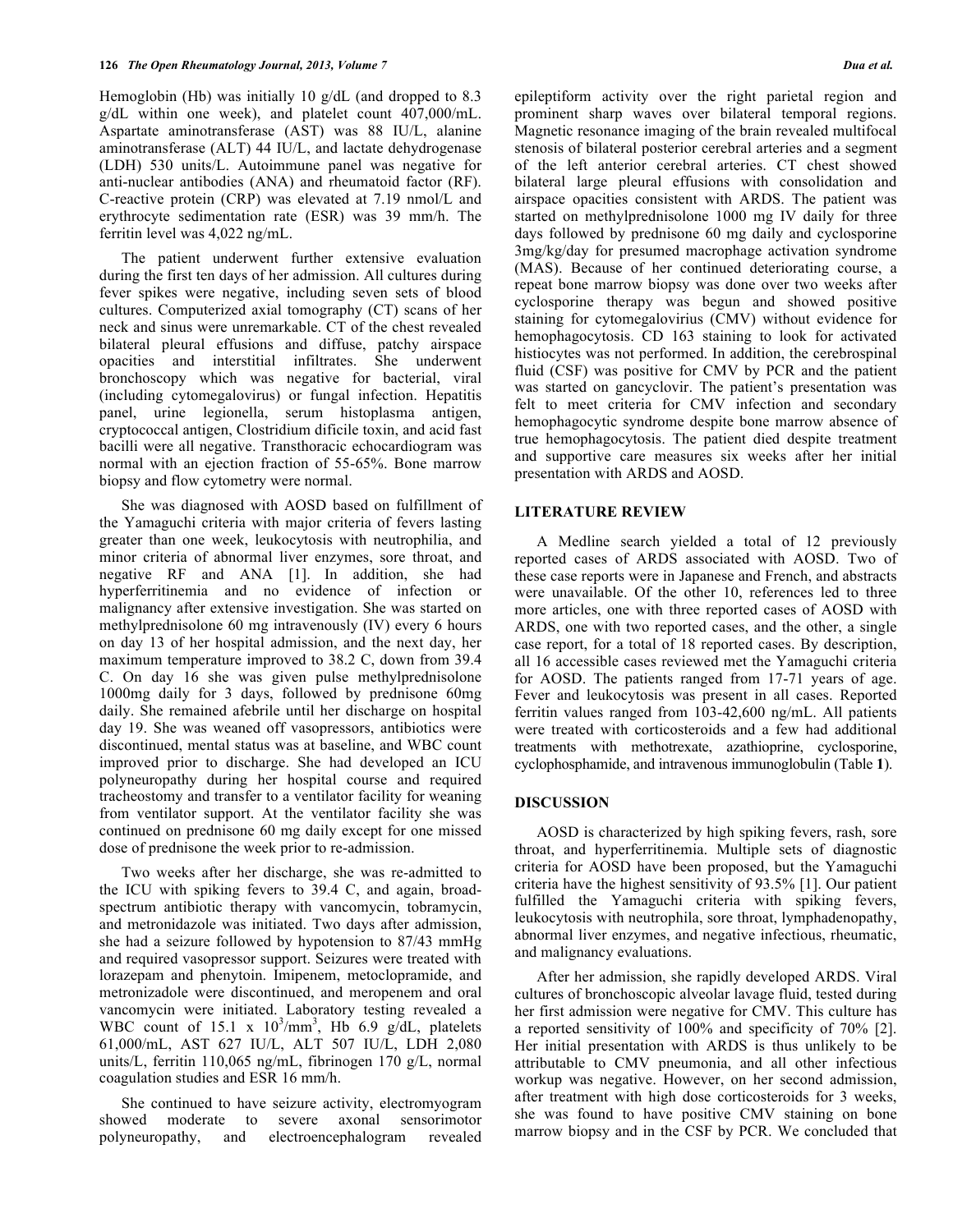| Name                   | Age    | Sex                       | Fever             | WBC $(x10^9/L)$ | $%$ neut | Hb $(g/dL)$ | Plts $(x10^9/L)$ | $CRP$ (mg/L) | ESR    | Ferritin (ng/mL) | Therapy                | Med Hx    | Other Symptoms                                 | Outcome  | Initiation of Therapy<br>Improvement After<br>Time to | Time Until Initiation<br>of Steroid |
|------------------------|--------|---------------------------|-------------------|-----------------|----------|-------------|------------------|--------------|--------|------------------|------------------------|-----------|------------------------------------------------|----------|-------------------------------------------------------|-------------------------------------|
| <b>Biron</b><br>(2006) | 39     | $\boldsymbol{\mathrm{F}}$ | $\! + \!\!\!\!$   | 22              | 90       | 8.4         | 571              | 290          | $\ast$ | 8590             | <b>CS</b>              | none      | sore throat,<br>arthralgia,<br>skin rash       | improved | 2 days                                                | $\ast$                              |
| <b>Biron</b><br>(2006) | 68     | F                         | $\! + \!\!\!\!$   | 28              | 88       | 12.1        | 220              | 362          | 116    | 42600            | CS                     | polio, DM | dyspnea<br>arthralgia, rash                    | improved | 3 days                                                | *                                   |
| <b>Biron</b><br>(2006) | 43     | M                         | $\! + \!\!\!\!$   | 15.6            | 91       | $\ast$      | $\ast$           | 471          | $\ast$ | 25195            | CS+IVIG                | none      | repiratory<br>distress,<br>sore throat         | improved | 2 days                                                | $\ast$                              |
| Chvojka<br>(2009)      | 24     | M                         | $\! + \!\!\!\!$   | $\ast$          | $\ast$   | $\ast$      | $\ast$           | $\ast$       | $\ast$ | $\ast$           | CS                     | none      | sore throat,<br>rash,<br>pleural effusion      | died     | $\ast$                                                | $\ast$                              |
| Gibbs<br>(1993)        | 21     | F                         | $\! + \!\!\!\!$   | $\ast$          | $\ast$   | $\ast$      | $\ast$           | $\ast$       | $\ast$ | $\ast$           | <b>CS</b>              | none      | arthralgia,<br>liver damage,<br><b>DIC</b>     | improved | $\ast$                                                | $\ast$                              |
| Guignard<br>(2007)     | 23     | M                         | $\! + \!\!\!\!$   | 21              | $\ast$   | $\ast$      | $\ast$           | 118          | 83     | >10,000          | CS+MTX                 | none      | sore throat.<br>rash, arthritis                | improved | 6 days                                                | $\ast$                              |
| Hagiyama<br>(2003)     | 24     | $\boldsymbol{\mathrm{F}}$ | $\! + \!\!\!\!$   | 12.9            | 95       | 11.9        | 271              | 26.9         | 98     | 103              | CS+CYP                 | none      | liver<br>damage, DIC                           | improved | 6 days                                                | 8 days                              |
| Hagiyama<br>(2003)     | 20     | M                         | $\! + \!\!\!\!$   | 12.2            | 88       | 13.6        | 170              | 16.4         | $\ast$ | 14455            | CS                     | none      | rash,<br>adenopathy                            | improved | 7 days                                                | 5 days                              |
| Hirohata<br>(1986)     | 65     | $\boldsymbol{\mathrm{F}}$ | $\! + \!\!\!\!$   | 14              | $\ast$   | $\ast$      | $\ast$           | $\ast$       | $\ast$ | 7880             | CS+CYP                 | none      | arthralgia,<br>dyspnea                         | died     | died day 37                                           | 5 days                              |
| Iglesias<br>(1999)     | 29     | F                         | $^{+}$            | 16.6            | *        | 10.1        | 142              | *            | >100   | 2600             | CS                     | none      | hypotension,<br>sore throat<br>arthralgia      | improved | 24 hours                                              | 6 days                              |
| Manganelli<br>(2003)   | 17     | $\boldsymbol{\mathrm{F}}$ | $+$               | $\ast$          | $\ast$   | $\ast$      | $\ast$           | $\ast$       | 26     | $\ast$           | CS+6MP+CSA+IVIG        | none      | fever, myalgias,<br>skin rash,<br>dyspnea      | died     | improved<br>day 20,<br>died day 31                    | *                                   |
| Mito<br>(2002)         | 24     | $\boldsymbol{\mathrm{F}}$ | $\! + \!\!\!\!$   | $\ast$          | *        | $\ast$      | $\ast$           | $\ast$       | $\ast$ | $\ast$           | CS+CSA                 | none      | sore throat.<br>rash, arthritis,<br>adenopathy | improved | $\ast$                                                | $\ast$                              |
| Pederson<br>(1991)     | 40     | M                         | $\qquad \qquad +$ | 33              | $\ast$   | $\ast$      | $\ast$           | $\ast$       | 114    | $\ast$           | CS+AZA                 | none      | arthralgia,<br>jaundice, rash                  | improved | $\ast$                                                | 9 days                              |
| Shinohara<br>(1999)    | 54     | $\boldsymbol{\mathrm{F}}$ | $\! + \!\!\!\!$   | 17.7            | 84       | 12.3        | 370              | 11.9         | 92     | 3801             | $\mathbf{C}\mathbf{S}$ | none      | rash,<br>polyarthralgia,<br>myalgia, DIC       | improved | $\ast$                                                | $\ast$                              |
| Suleiman<br>(2002)     | 36     | ${\bf F}$                 | $\! + \!\!\!\!$   | 30.9            | $\ast$   | 10.1        | 260              | $\ast$       | 55     | 7880             | $CS + MTX$             | none      | pleural effusion.<br>dyspnea                   | improved | less than<br>1 week                                   | $\ast$                              |
| Yokoyama<br>(1995)     | 71     | $\mathbf M$               | $+$               | $\ast$          | $\ast$   | $\ast$      | 69               | $\ast$       | $\ast$ | 37000            | $CS+NM$                | none      | sore throat,<br>rash, myalgia                  | improved | 24 hours                                              | 5 days                              |
| Our Case<br>(2010)     | $26\,$ | $\boldsymbol{\mathrm{F}}$ | $\! + \!\!\!\!$   | 20              | 92       | 10          | 407              | 7.1          | 39     | 4022             | $\rm CS$               | dm        | sore throat,<br>myalgias                       | died     | 2 days                                                | 13 days                             |

| Table 1. Case Reports of Acute Respiratory Distress Syndrome associated with Adult-Onset Still's Disease |  |  |
|----------------------------------------------------------------------------------------------------------|--|--|
|                                                                                                          |  |  |

\*-Data/values not reported or unavailable.

Abbreviations: F= female, M=male, WBC = white blood cell count, neut= neutrophil, Plts= Platelets, CRP= C reactive protein, gly= glycosolated, Med = medical, Hx= history, CP = Chest pain, SOB= shortness of breath.

DIC = disseminated intravascular coagulation, DM = diabetes mellitus, CS = corticosteroids, CSA = cyclosporine, CYP = cyclophosphamide, IVIG = intravenous immunoglobulin, MTX = methotrexate, AZA = azathioprine.

6-MP = 6 mercaptopurine, NM=nafamostat mesilate.

Key for Table 1: Abbreviations: F= female, M=male, WBC = white blood cell count, neut= neutrophil, Plts= Platelets, CRP= C reactive protein, gly= glycosolated, Med = medical, The = hedical, The history, CP = Chest pain, SO cyclophosphamide, IVIG = intravenous immunoglobulin, MTX = methotrexate, AZA = azathioprine, 6-MP = 6 mercaptopurine, NM = nafamostat mesilate.